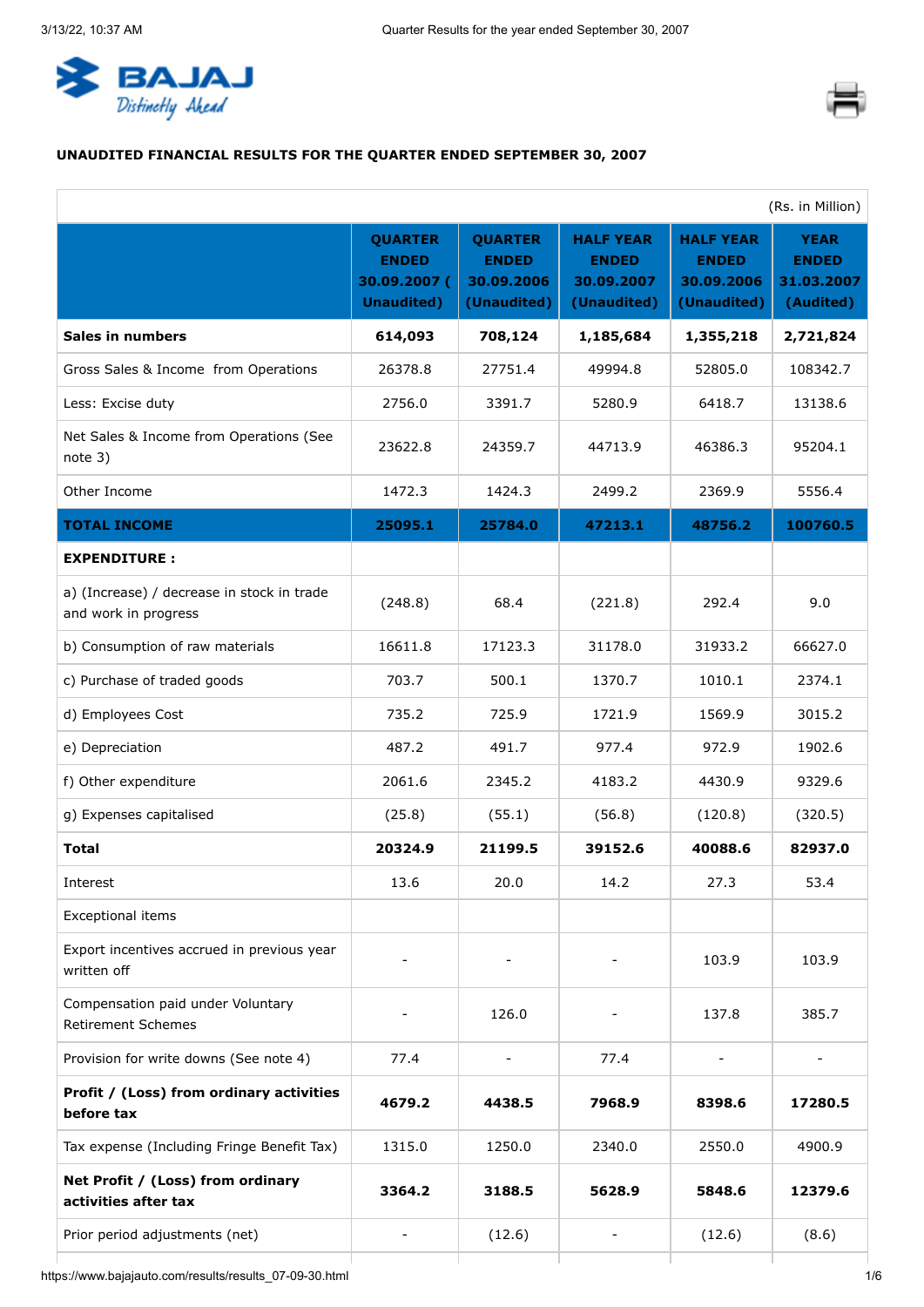| 3/13/22, 10:37 AM |  |
|-------------------|--|
|                   |  |

Quarter Results for the year ended September 30, 2007

| Net Profit / (Loss) for the period                                     | 3364.2 | 3175.9 | 5628.9     | 5836.0     | 12371.0    |
|------------------------------------------------------------------------|--------|--------|------------|------------|------------|
| Paid up Equity Share Capital (Face value of<br>$Rs$ 10/-)              | 1011.8 | 1011.8 | 1011.8     | 1011.8     | 1011.8     |
| Reserves excluding Revaluation Reserves<br>as at 31 March 2007         |        |        |            |            | 54331.4    |
| <b>Basic and Diluted Earnings Per Share (</b><br>Rs.) (not annualised) |        |        |            |            |            |
| a) before extraordinary items                                          | 33.2   | 31.4   | 55.6       | 57.7       | 122.3      |
| b) after extraordinary items                                           | 33.2   | 31.4   | 55.6       | 57.7       | 122.3      |
| Public shareholding                                                    |        |        |            |            |            |
| No. of shares                                                          |        |        | 69,024,067 | 69,037,225 | 68,986,672 |
| Percentage of Shareholding                                             |        |        | 68.22%     | 68.23%     | 68.18%     |
|                                                                        |        |        |            |            |            |

## CONSOLIDATED FINANCIAL AND SEGMENT-WISE RESULTS OF BAJAJ AUTO LIMITED AND ITS SUBSIDIARIES, JOINT VENTURES AND ASSOCIATES

### **UNAUDITED CONSOLIDATED FINANCIAL RESULTS FOR THE QUARTER ENDED SEPTEMBETR 30, 2007**

|                                                                    |                                                            |                                                                            |                                                               |                                                                              | (Rs. in Million)                                       |
|--------------------------------------------------------------------|------------------------------------------------------------|----------------------------------------------------------------------------|---------------------------------------------------------------|------------------------------------------------------------------------------|--------------------------------------------------------|
|                                                                    | <b>QUARTER</b><br><b>ENDED</b><br>30.09.2007<br>(Unaudited | <b>QUARTER</b><br><b>ENDED</b><br>30.09.2006<br>(Unaudited<br><sup>)</sup> | <b>HALF YEAR</b><br><b>ENDED</b><br>30.09.2007<br>(Unaudited) | <b>HALF YEAR</b><br><b>ENDED</b><br>30.09.2006<br>(Unaudited<br><sup>)</sup> | <b>YEAR</b><br><b>ENDED</b><br>31.03.2007<br>(Audited) |
| <b>Net Sales &amp; Income from operations</b><br>(See note 3)      | 25833.4                                                    | 25388.6                                                                    | 47897.7                                                       | 48331.4                                                                      | 101186.7                                               |
|                                                                    |                                                            |                                                                            |                                                               |                                                                              |                                                        |
| <b>EXPENDITURE:</b>                                                |                                                            |                                                                            |                                                               |                                                                              |                                                        |
| a) (Increase) / decrease in stock-in-trade<br>and work in progress | (248.6)                                                    | 68.6                                                                       | (221.4)                                                       | 304.1                                                                        | 22.4                                                   |
| b) Consumption of raw materials                                    | 16626.4                                                    | 17123.4                                                                    | 31229.3                                                       | 31931.7                                                                      | 66594.0                                                |
| c) Purchase of traded goods                                        | 703.7                                                      | 500.1                                                                      | 1370.7                                                        | 1010.1                                                                       | 2374.1                                                 |
| d) Employees Cost                                                  | 757.2                                                      | 731.8                                                                      | 1764.4                                                        | 1581.8                                                                       | 3059.5                                                 |
| e) Depreciation                                                    | 489.9                                                      | 492.3                                                                      | 981.1                                                         | 974.2                                                                        | 1905.9                                                 |
| f) Other expenditure                                               | 2159.0                                                     | 2343.6                                                                     | 4358.9                                                        | 4422.2                                                                       | 9428.3                                                 |
| g) Expenses capitalised                                            | (25.8)                                                     | (55.1)                                                                     | (56.8)                                                        | (120.8)                                                                      | (320.5)                                                |
| <b>Total</b>                                                       | 20461.8                                                    | 21204.7                                                                    | 39426.2                                                       | 40103.3                                                                      | 83063.7                                                |
|                                                                    |                                                            |                                                                            |                                                               |                                                                              |                                                        |
| Interest                                                           | 13.6                                                       | 20.0                                                                       | 14.2                                                          | 27.3                                                                         | 55.4                                                   |
|                                                                    |                                                            |                                                                            |                                                               |                                                                              |                                                        |
| <b>Exceptional items</b>                                           |                                                            |                                                                            |                                                               |                                                                              |                                                        |

https://www.bajajauto.com/results/results\_07-09-30.html 2/6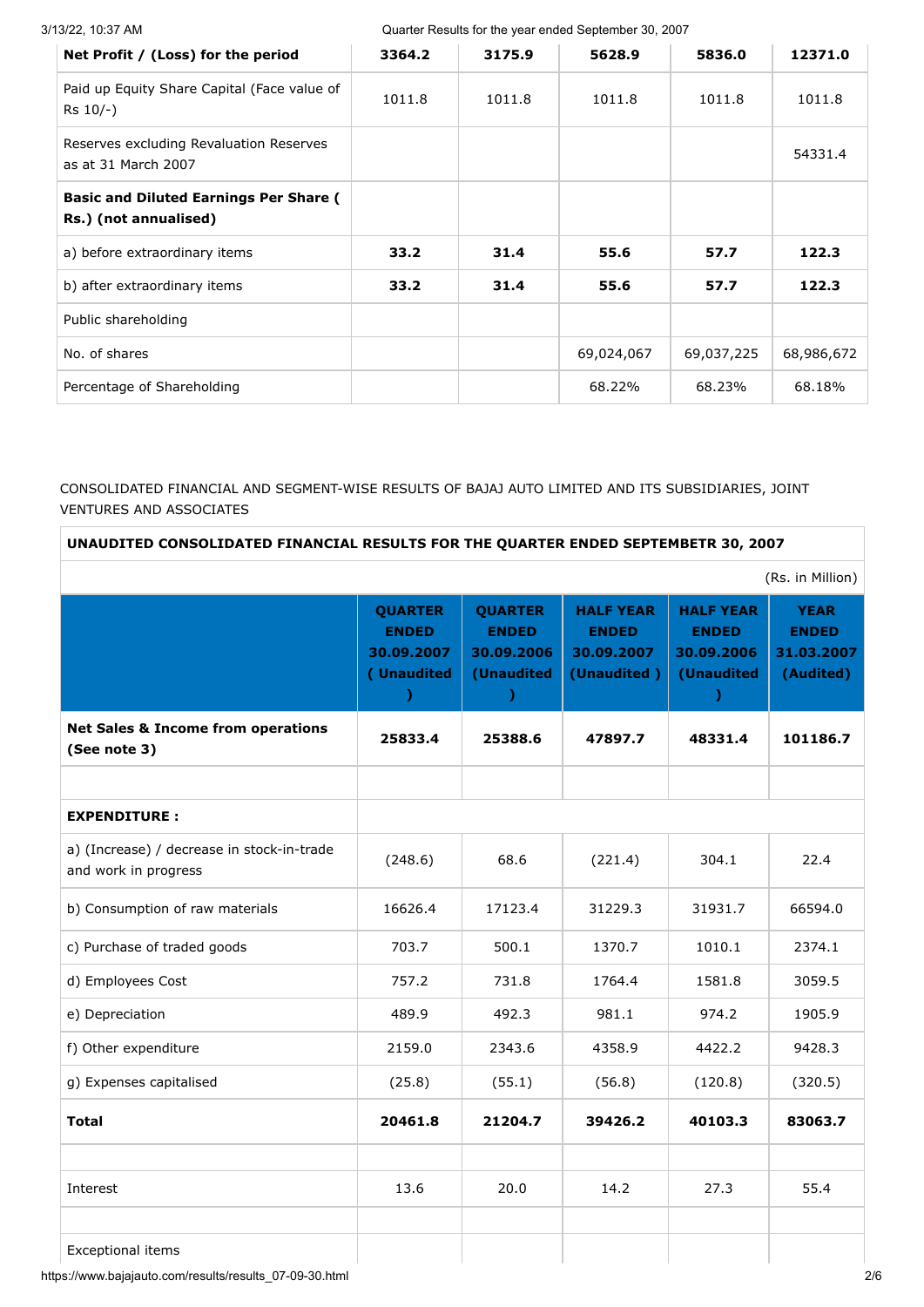| Export incentives accrued in previous year<br>written off                                                                |                          |                |                          | 103.9          | 103.9          |
|--------------------------------------------------------------------------------------------------------------------------|--------------------------|----------------|--------------------------|----------------|----------------|
| Compensation paid under Voluntary<br><b>Retirement Schemes</b>                                                           |                          | 126.0          |                          | 137.8          | 385.7          |
| Provision for write downs (See note 4)                                                                                   | 77.4                     |                | 77.4                     | $\overline{a}$ | $\blacksquare$ |
|                                                                                                                          |                          |                |                          |                |                |
| <b>Profit / (Loss) from ordinary activities</b><br>before tax and share of profit on<br><b>Investments in Associates</b> | 5280.6                   | 4037.9         | 8379.9                   | 7959.1         | 17578.0        |
|                                                                                                                          |                          |                |                          |                |                |
| Add: Share of Profit after tax on<br>Investments in Associates                                                           | 17.5                     | 25.6           | 35.8                     | 39.9           | 203.9          |
|                                                                                                                          |                          |                |                          |                |                |
| Profit / (Loss) from ordinary activities<br>before tax                                                                   | 5298.1                   | 4063.5         | 8415.7                   | 7999.0         | 17781.9        |
|                                                                                                                          |                          |                |                          |                |                |
| Tax expense (Including Fringe Benefit Tax)                                                                               | 1499.4                   | 1300.2         | 2659.1                   | 2719.5         | 5279.5         |
| <b>Profit / (Loss) from ordinary activities</b>                                                                          | 3798.7                   | 2763.3         | 5756.6                   | 5279.5         | 12502.4        |
| after tax                                                                                                                |                          |                |                          |                |                |
|                                                                                                                          |                          |                |                          |                |                |
| Prior period adjustments                                                                                                 |                          |                |                          |                |                |
| Tax credits pertaining to earlier years                                                                                  | $\overline{\phantom{a}}$ | $\blacksquare$ | $\overline{\phantom{a}}$ | $\overline{a}$ | 4.9            |
| Others (net)                                                                                                             | $\overline{\phantom{a}}$ | (12.6)         | ۰                        | (12.6)         | (8.6)          |
|                                                                                                                          | 3798.7                   | 2750.7         | 5756.6                   | 5266.9         | 12498.7        |
|                                                                                                                          |                          |                |                          |                |                |
| Less: Minority Interest in Net Income of<br>subsidiaries                                                                 | 134.1                    | (117.0)        | 80.5                     | (158.5)        | 5.2            |
|                                                                                                                          |                          |                |                          |                |                |
| Net Profit / (Loss) from ordinary<br>activities after tax                                                                | 3664.6                   | 2867.7         | 5676.1                   | 5425.4         | 12493.5        |
|                                                                                                                          |                          |                |                          |                |                |
| Adjustments on account of write down of<br>deferred tax assets                                                           | $\overline{\phantom{a}}$ |                | ÷,                       | $\overline{a}$ | 10.7           |
|                                                                                                                          |                          |                |                          |                |                |
| Net Profit / (Loss) for the period                                                                                       | 3664.6                   | 2867.7         | 5676.1                   | 5425.4         | 12482.8        |
|                                                                                                                          |                          |                |                          |                |                |
| Paid up Equity Share Capital (Face value of<br>Rs 10/-)                                                                  | 1011.8                   | 1011.8         | 1011.8                   | 1011.8         | 1011.8         |
|                                                                                                                          |                          |                |                          |                |                |
| Reserves excluding Revaluation Reserves as<br>at 31 March 2007                                                           |                          |                |                          |                | 60496.5        |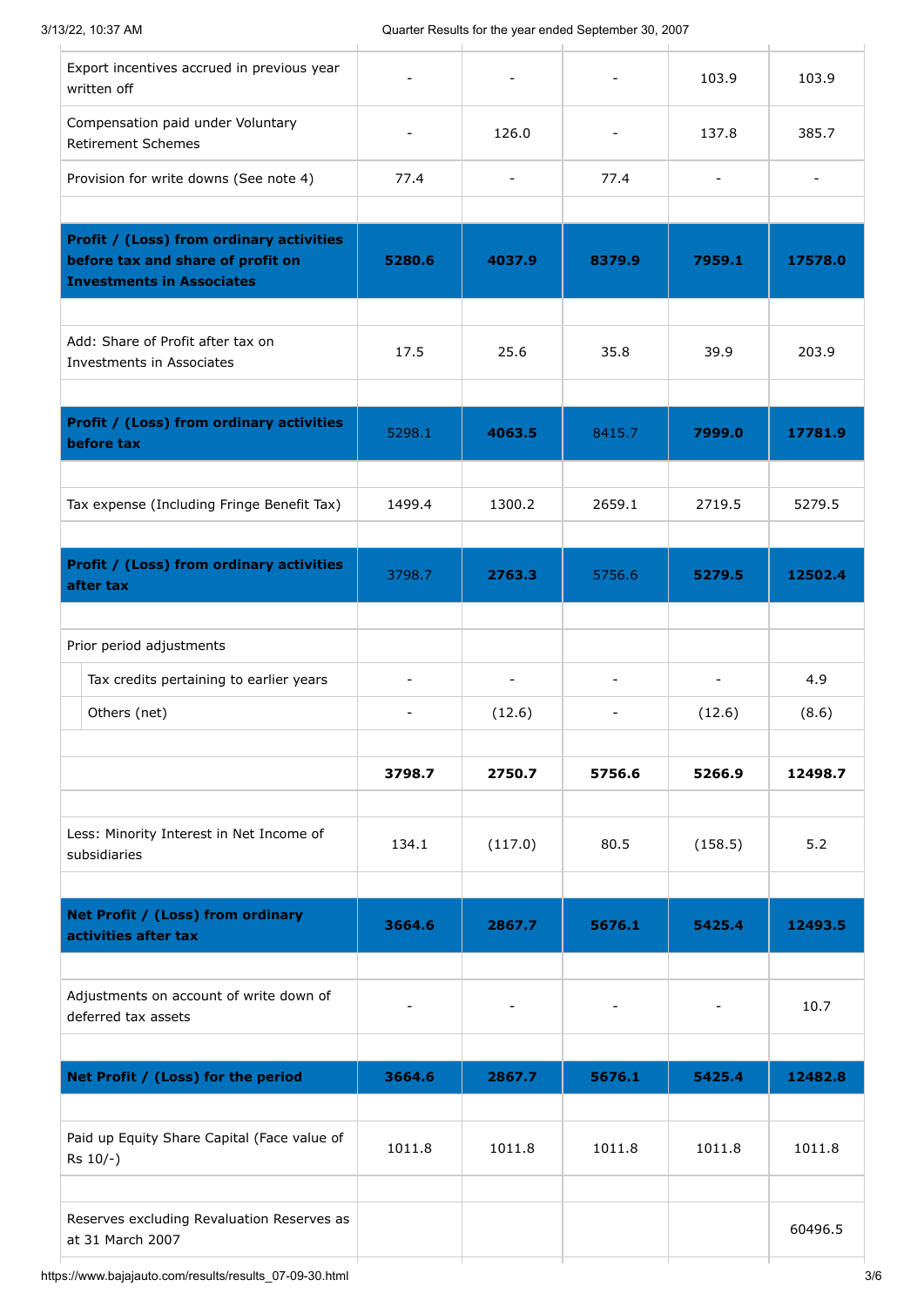| Basic and Diluted Earnings Per Share (Rs.)<br>(not annualised) |      |      |      |      |       |
|----------------------------------------------------------------|------|------|------|------|-------|
| a) before extraordinary items                                  | 36.2 | 28.3 | 56.1 | 53.6 | 123.5 |
| b) after extraordinary items                                   | 36.2 | 28.3 | 56.1 | 53.6 | 123.4 |

### **SEGMENT-WISE REVENUE, RESULTS AND CAPITAL EMPLOYED**

|                                                                |                                                             |                                                             |                                                               |                                                               | (Rs. In Lakhs)                                         |
|----------------------------------------------------------------|-------------------------------------------------------------|-------------------------------------------------------------|---------------------------------------------------------------|---------------------------------------------------------------|--------------------------------------------------------|
|                                                                | <b>QUARTER</b><br><b>ENDED</b><br>30.09.2008<br>(Unaudited) | <b>QUARTER</b><br><b>ENDED</b><br>30.09.2007<br>(Unaudited) | <b>HALF YEAR</b><br><b>ENDED</b><br>30.09.2008<br>(Unaudited) | <b>HALF YEAR</b><br><b>ENDED</b><br>30.09.2007<br>(Unaudited) | <b>YEAR</b><br><b>ENDED</b><br>31.03.2008<br>(Audited) |
| <b>Segment Revenue</b>                                         |                                                             |                                                             |                                                               |                                                               |                                                        |
| Automotive                                                     | 254843                                                      | 236182                                                      | 485919                                                        | 447047                                                        | 904617                                                 |
| Investment                                                     | 2210                                                        | 2595                                                        | 5088                                                          | 5928                                                          | 12267                                                  |
| <b>Total</b>                                                   | 257073                                                      | 238777                                                      | 491007                                                        | 452975                                                        | 916884                                                 |
| <b>Segment Profit/(Loss) before</b><br><b>Tax and Interest</b> |                                                             |                                                             |                                                               |                                                               |                                                        |
| Automotive                                                     | 24968                                                       | 33351                                                       | 48293                                                         | 57425                                                         | 101722                                                 |
| Investment                                                     | 2210                                                        | 2595                                                        | 5088                                                          | 5928                                                          | 12267                                                  |
| Total                                                          | 27178                                                       | 35946                                                       | 53381                                                         | 63353                                                         | 113989                                                 |
| Less: Interest                                                 | 587                                                         | 136                                                         | 679                                                           | 142                                                           | 516                                                    |
| <b>Total Profit Before Tax</b>                                 | 26591                                                       | 35810                                                       | 52702                                                         | 63211                                                         | 113473                                                 |
| <b>Capital Employed</b>                                        |                                                             |                                                             |                                                               |                                                               |                                                        |
| Automotive                                                     | 140014                                                      | 148759                                                      | 140014                                                        | 148759                                                        | 136867                                                 |
| Investment                                                     | 171039                                                      | 164960                                                      | 171039                                                        | 164960                                                        | 190020                                                 |
| Unallocable                                                    | (2842)                                                      | (4965)                                                      | (2842)                                                        | (4965)                                                        | (33596)                                                |
| <b>Total</b>                                                   | 308211                                                      | 308754                                                      | 308211                                                        | 308754                                                        | 293291                                                 |
|                                                                |                                                             |                                                             |                                                               |                                                               |                                                        |

#### **NOTE:**

The consolidated financial results include results of the following companies:

| <b>Name Of The Company</b>     | % shareholding and<br>voting power of Bajaj Auto<br><b>Limited and Subsidiaries</b> | <b>Segment</b> | <b>Consolidated as</b> |
|--------------------------------|-------------------------------------------------------------------------------------|----------------|------------------------|
| a) Bajaj Auto Holdings Limited | 100%                                                                                | Investment     | Subsidiary             |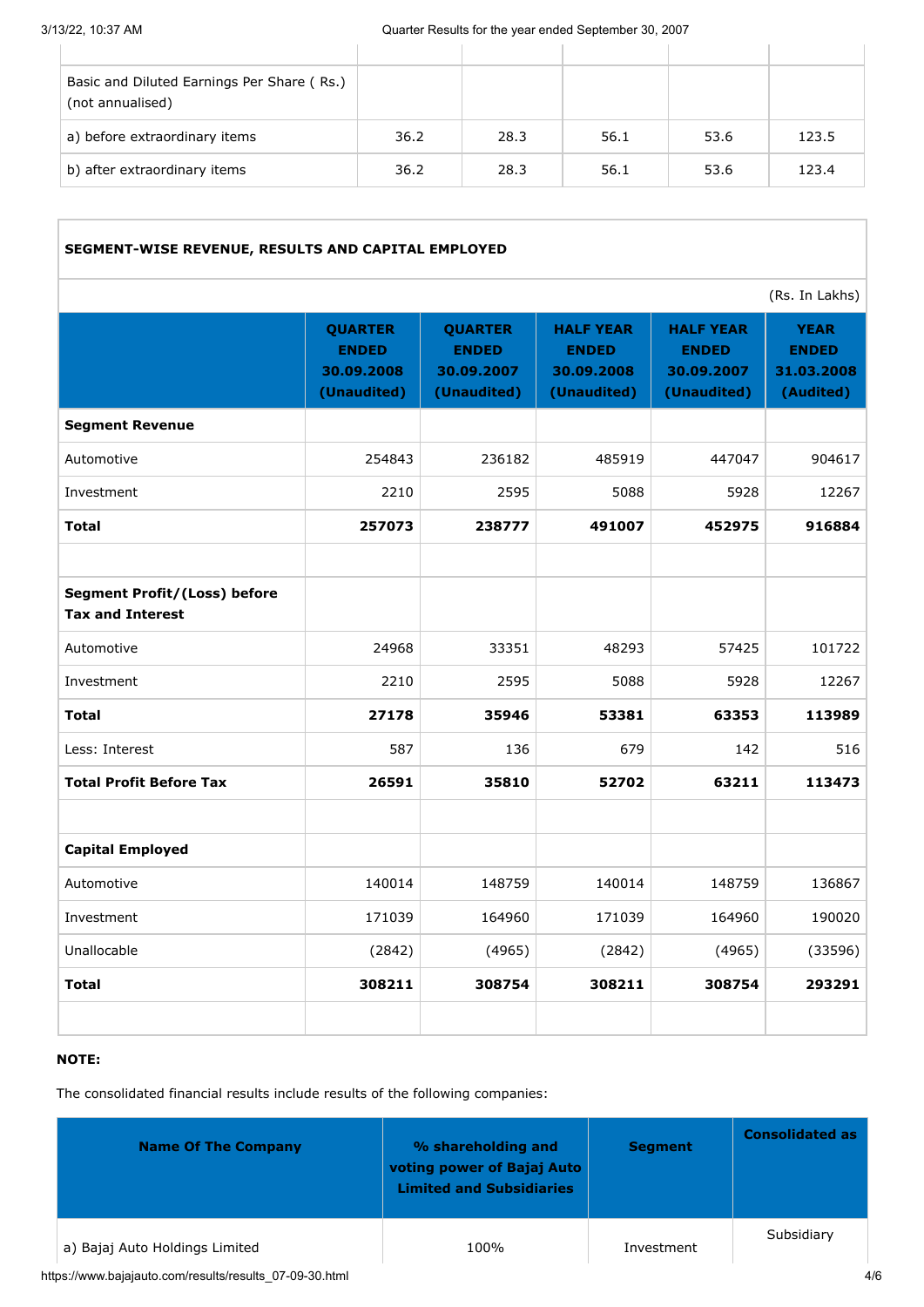| b) Bajaj Allianz General Insurance Company<br>Limited | 74%    | Insurance - general         | Subsidiary    |
|-------------------------------------------------------|--------|-----------------------------|---------------|
| c) Bajaj Allianz Life Insurance Company Limited       | 74%    | Insurance - life            | Subsidiary    |
| d) PT. Bajaj Auto Indonesia                           | 97.5%  | Automotive                  | Subsidiary    |
| e) Bajaj Holdings & Investment Limited                | 100%   | Investment                  | Subsidiary    |
| f) Bajaj Finserv Limited                              | 100%   | Investment                  | Subsidiary    |
| g) Maharashtra Scooters Limited                       | 24%    | Automotive &<br>Investments | Joint venture |
| h) Bajaj Allianz Financial Distributors Limited       | 50%    | Investment                  | Joint venture |
| i) Bajaj Auto Finance Limited                         | 46.31% | Hire Purchase<br>Financing  | Associate     |

#### **NOTES:**

**1.** Gross Written Premium (GWP) for the quarter and half year ended September 30, 2007 of general insurance business is Rs. 5487.6 million and Rs. 11224.9 million respectively. The corresponding figure for the quarter and half year ended September 30, 2006 was Rs. 3919.7 million and Rs. 8421.1 million respectively.

Gross Written Premium (GWP) for the quarter and half year ended September 30, 2007 of life insurance business is Rs. 20008.1 million and Rs. 30606.8 million respectively. The corresponding figure for the quarter and half year ended September 30, 2006 was Rs. 8784.4 million and Rs. 16106.3 million respectively.

**2.** For the purpose of consolidated financials the net result of the insurance business revenue accounts together with shareholders income and transfers to policyholders revenue account in accordance with the reporting framework of IRDA, amounting to a net surplus of Rs.663.6 million prior to elimination of inter segment revenue of Rs. 18.4 million for the half year ended September 30, 2007, has been included in a manner consistent with the parent's reporting format as was done for the previous periods. However, for reporting segment information, segment revenues for both insurance businesses represent the premiums earned and other income.

**3.** The Government of India, vide Public Notice No. PN -17 dated 12 July 2007, increased rate of DEPB (export incentive) from 6% to 9% with retrospective effect from 1 April 2007. Consequently additional export incentive pertaining to previous quarter aggregating Rs. 140 million has been accrued and included in Net Sales & Income from Operations of the quarter ended September 30, 2007.

**4.**The Company with effect from 3rd September 2007 has discontinued its vehicle assembly facilities at its Akurdi Plant. The available infrastructure comprising land, buildings and some machinery, with suitable modifications/alterations, would be employed for business purposes including enhancing product and technology development capabilities. Consequently, surplus/redundant machinery, dies, components and spares have been identified. Assessment of realisable values is in process. The company has recognised a provision of Rs. 77.4 million in the above results for the quarter ended 30th September 2007 towards assessed losses on estimation. Further write downs / losses will be recognised in the subsequent quarter on completion of assessment.

**5.**The Scheme of arrangement approved by the Board of Directors on 17 May 2007, involving demerger of undertakings of the company resulting into three entities viz. Bajaj Auto Limited., Bajaj Finserv Limited and Bajaj Holdings & Investments Limited, has been approved by the shareholders and unsecured creditors at the court-convened meetings held on 18 August